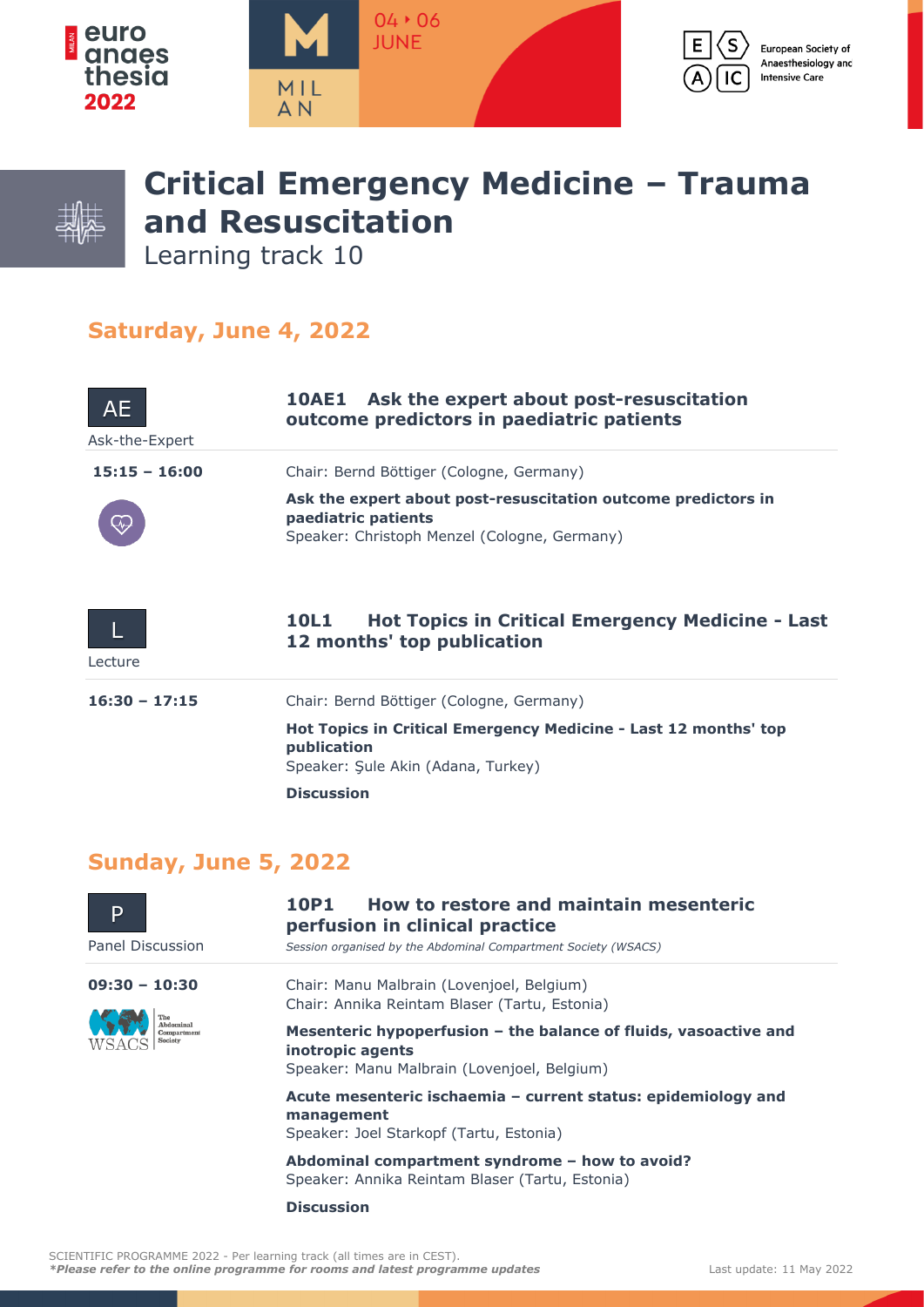





 $\mathsf{s}$ 

IC



| S<br>Symposium       | <b>BIG FIVE in resuscitation: what does really</b><br><b>10S1</b><br>improve outcome in 2022?                    |
|----------------------|------------------------------------------------------------------------------------------------------------------|
| $11:00 - 12:00$      | Chair: Bernd Böttiger (Cologne, Germany)                                                                         |
|                      | Lay Resuscitation / Telephone CPR / Recognition of Cardiac Arrest<br>Speaker: Federico Semeraro (Bologna, Italy) |
|                      | <b>First Responder Systems</b><br>Speaker: Bibiana Metelmann (Greifswald, Germany)                               |
|                      | <b>Cardiac Arrest Center (CAC)</b><br>Speaker: Joyce Yeung (Birmingham, United Kingdom)                          |
|                      | <b>Discussion</b>                                                                                                |
| D<br>Pro-Con Debate  | <b>Family presence during paediatric resuscitation:</b><br>10D1<br>pro-con                                       |
| 14:00 - 15:00        | Chair: Ayten Saraçoğlu (Pendik- Istanbul, Turkey)                                                                |
|                      | Pro:<br>Speaker: Karin Becke (Nürnberg, Germany)                                                                 |
|                      | Con:<br>Speaker: Tom Giedsing Hansen (Odense, Denmark)                                                           |
|                      | <b>Discussion</b>                                                                                                |
| I)<br>Pro-Con Debate | 10D2<br><b>Targeted Temperature Management (TTM):</b><br>cooling after cardiac arrest. Pro-con                   |
| $15:15 - 16:15$      | Chair: Bernd Böttiger (Cologne, Germany)                                                                         |
|                      | Cooling after cardiac arrest: pro<br>Speaker: Wilhelm Behringer (Vienna, Austria)                                |
|                      | Cooling after cardiac arrest: con<br>Speaker: Josef Dankiewicz (Lund, Sweden)                                    |